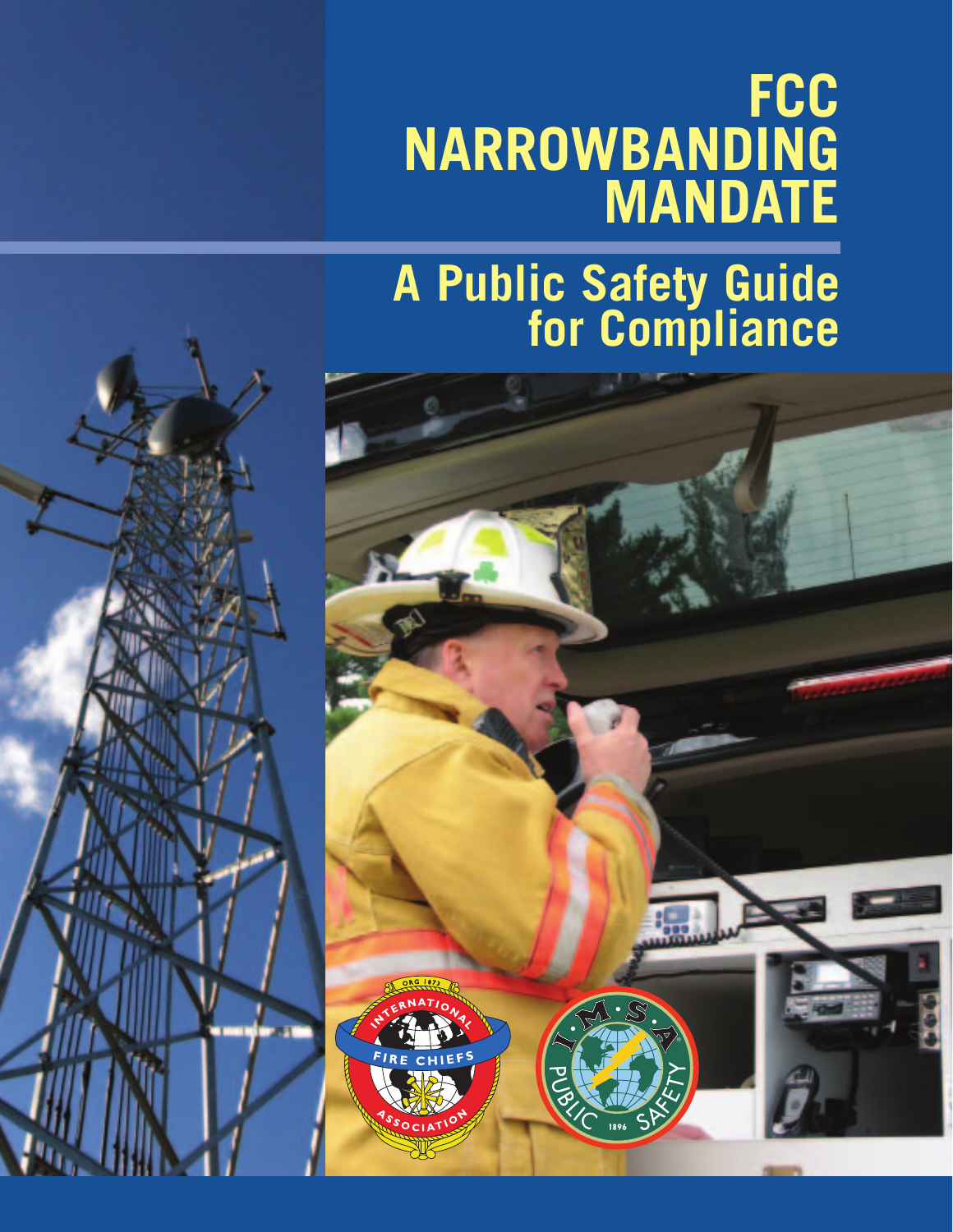

#### **For further information:**

**International Association of Fire Chiefs** 4025 Fair Ridge Drive Fairfax, VA 22033<br>Phone: (703) Phone: (703) 273-0911 Fax: (703) 273-9363 Web site: www.iafc.org



#### **International Municipal Signal Association**

PO Box 539, 165 E. Union Street Newark, NY 14513 Phone: (800) 723-4672 Fax: (315) 331-8205 Web site: IMSAsafety.org

#### **Text written by:**

**Martin W. Bercovici, Esq.** Keller & Heckman LLP 1001 G Street, N.W., Suite 500W Washington, DC 20001 Phone: (202) 434-4000

We greatly appreciate the contribution of Nicole Donath for this publication.

Copyright 2006 by the International Association of Fire Chiefs and the International Municipal Signal Association. All rights reserved.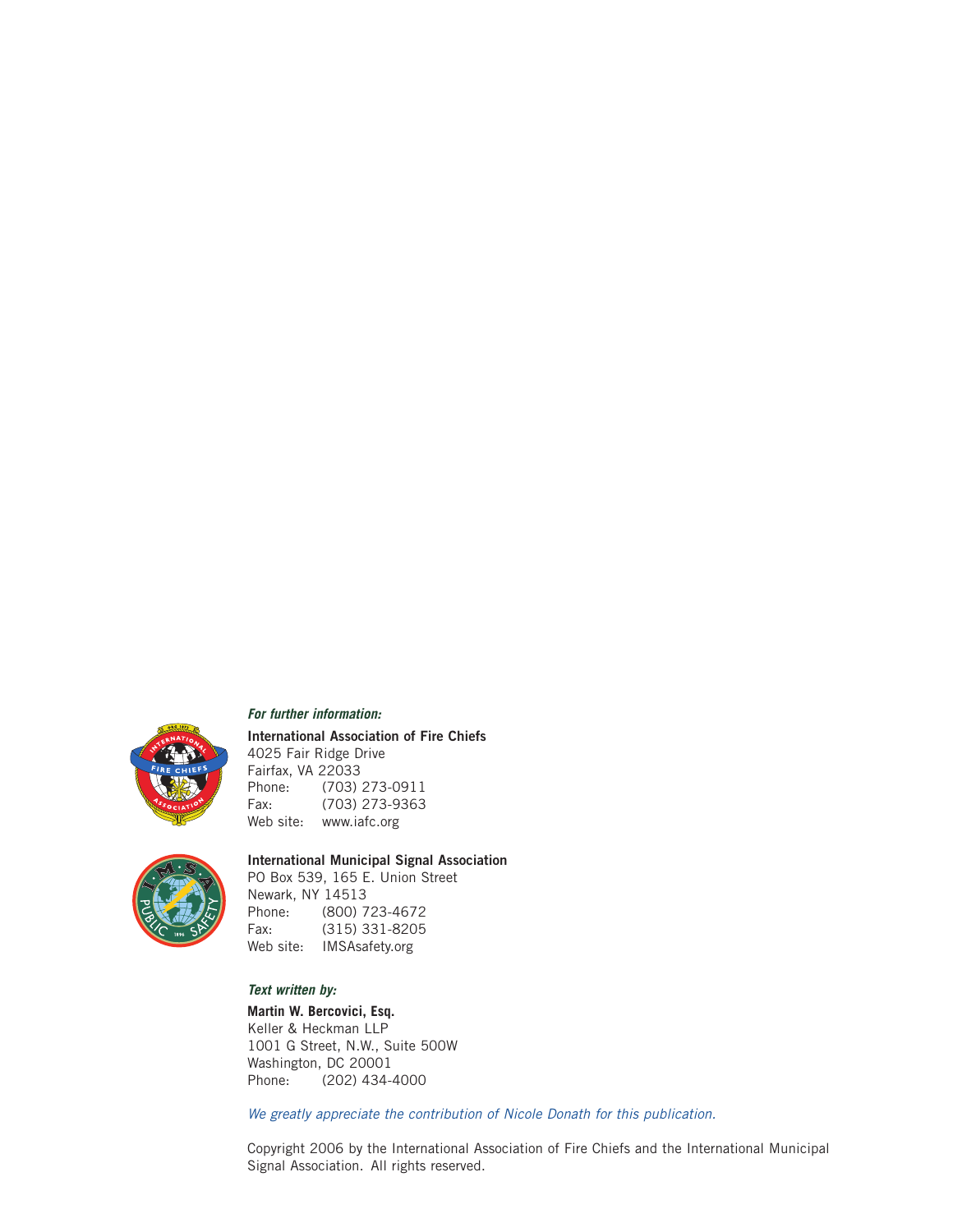### **TABLE OF CONTENTS**

| <b>CHAPTER 1:</b><br>AN INTRODUCTION TO NARROWBANDING       |  |
|-------------------------------------------------------------|--|
| <b>CHAPTER 2:</b><br>THE FCC'S NARROWBANDING RULES          |  |
| <b>CHAPTER 3:</b><br>PRACTICAL AND TECHNICAL CONSIDERATIONS |  |
| <b>CHAPTER 4:</b><br><b>CONCLUSIONS</b>                     |  |

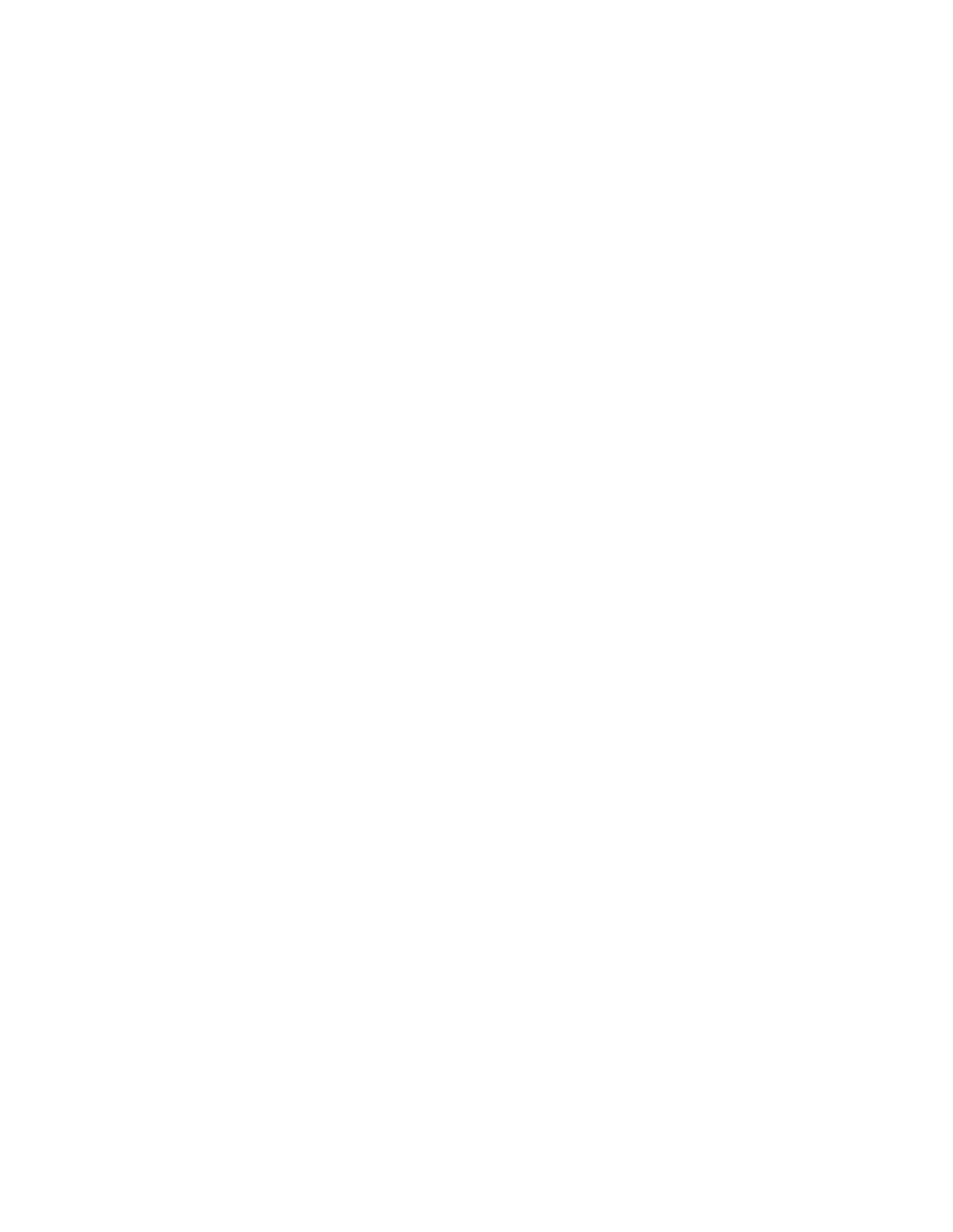### CHAPTER 1: AN INTRODUCTION TO NARROWBANDING

#### **WHAT IS THE PURPOSE OF THIS BROCHURE?**

The International Association of Fire Chiefs (IAFC) and the International Municipal Signal Association (IMSA) have put together this brochure to provide guidance to state and local public safety entities on requirements being imposed by the Federal Communications Commission (FCC) that often are referred to as **"mandatory narrowbanding."** These requirements apply to applicants for and licensees of privately operated mobile radio systems both voice and data — in the following spectrum bands:

VHF (150–174 MHz: available nationwide)

UHF (421–430 MHz: available only in Detroit, Buffalo, and Cleveland) (450–470 MHz: available nationwide) (470–512 MHz: shared with UHF-TV; available only in 11 cities)

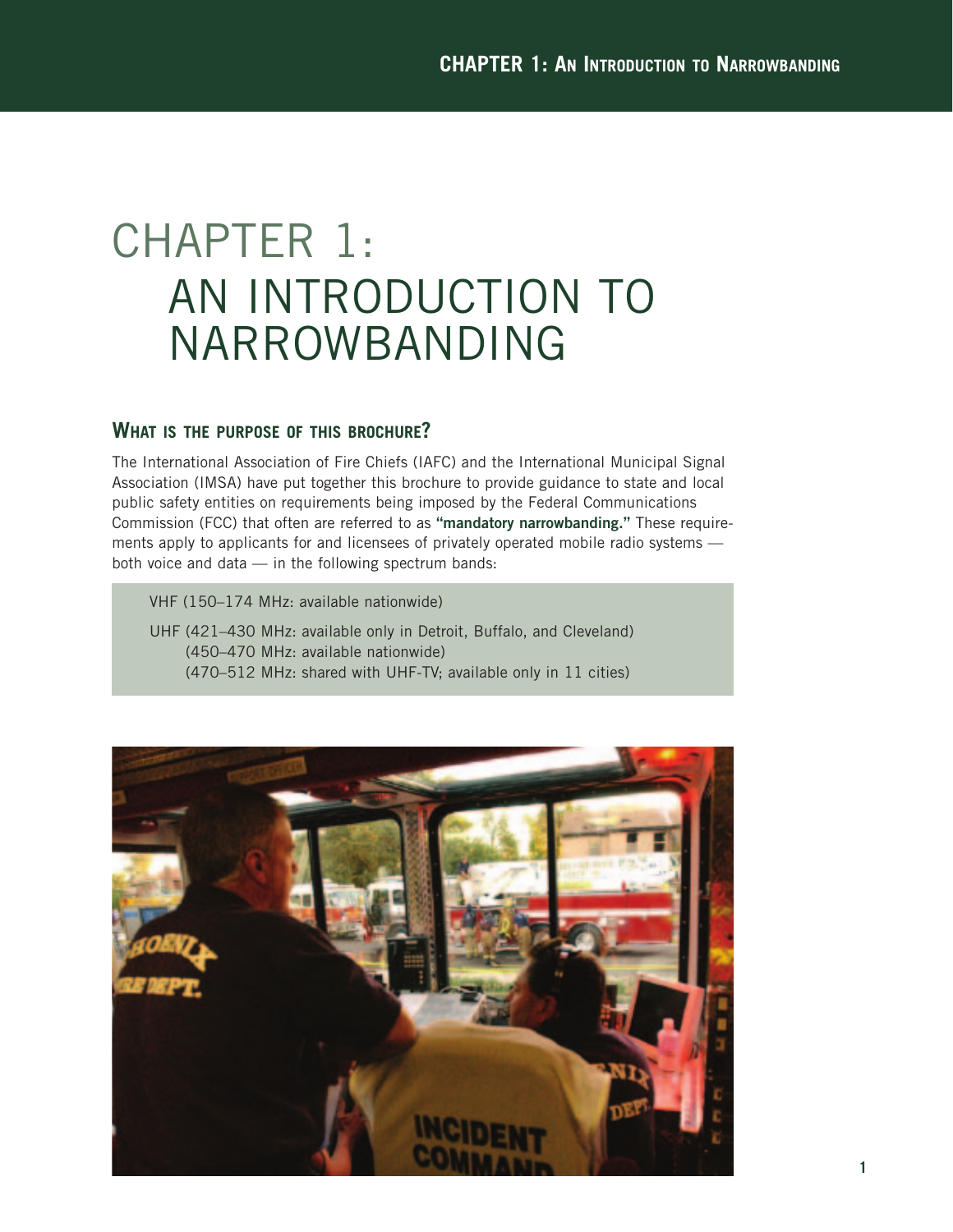In this brochure, we discuss in detail what is meant by narrowbanding and what you must do to comply with the FCC's requirements. Please keep in mind that compliance is not optional; **licensees that fail to comply may face serious consequences, possibly including the loss of their licenses.**

#### **WHAT IS MANDATORY NARROWBANDING?**

Licensees in the private land mobile VHF and UHF bands traditionally have employed systems that operate on channel bandwidths of **25 kHz**. "Narrowbanding" refers to a requirement by the FCC that — **on or before January 1, 2013** — all existing licensees implement equipment designed to operate on channel bandwidths of **12.5 kHz** or less or that meets a specific efficiency standard (discussed in more detail in Chapter 2). What this means is that licensees will need to convert their existing wideband (25 kHz) systems to narrowband (12.5 kHz) operation. **Any equipment that is not capable of operating on channels of 12.5 kHz or less will need to be replaced.**

In addition to the FCC's deadline of January 1, 2013 for all licensees to cut-over to new narrowband equipment, there are some **"interim"** deadlines. For example, there is a date by which no more new or modified operations on 25 kHz bandwidth channels may be initiated, and there are certain deadlines that apply to equipment manufacturers and importers. These interim deadlines are discussed in Chapter 2.

The FCC expects that licensees ultimately will implement equipment that is designed to operate on channel bandwidths of **6.25 kHz** or less. However, **there currently is no deadline set for making this transition.**



#### **CHANNELIZATION PLANS**

The charts on the next page demonstrate how the channelization plans for the VHF and UHF bands are changing as a result of narrowbanding. The top segment of each chart shows the current (pre-narrowbanding) configuration. The middle segment shows the relevant channelization for the upcoming migration to 12.5 kHz channels. The bottom segment shows the channelization plan for the expected (but not yet mandated) future migration to 6.25 kHz equipment.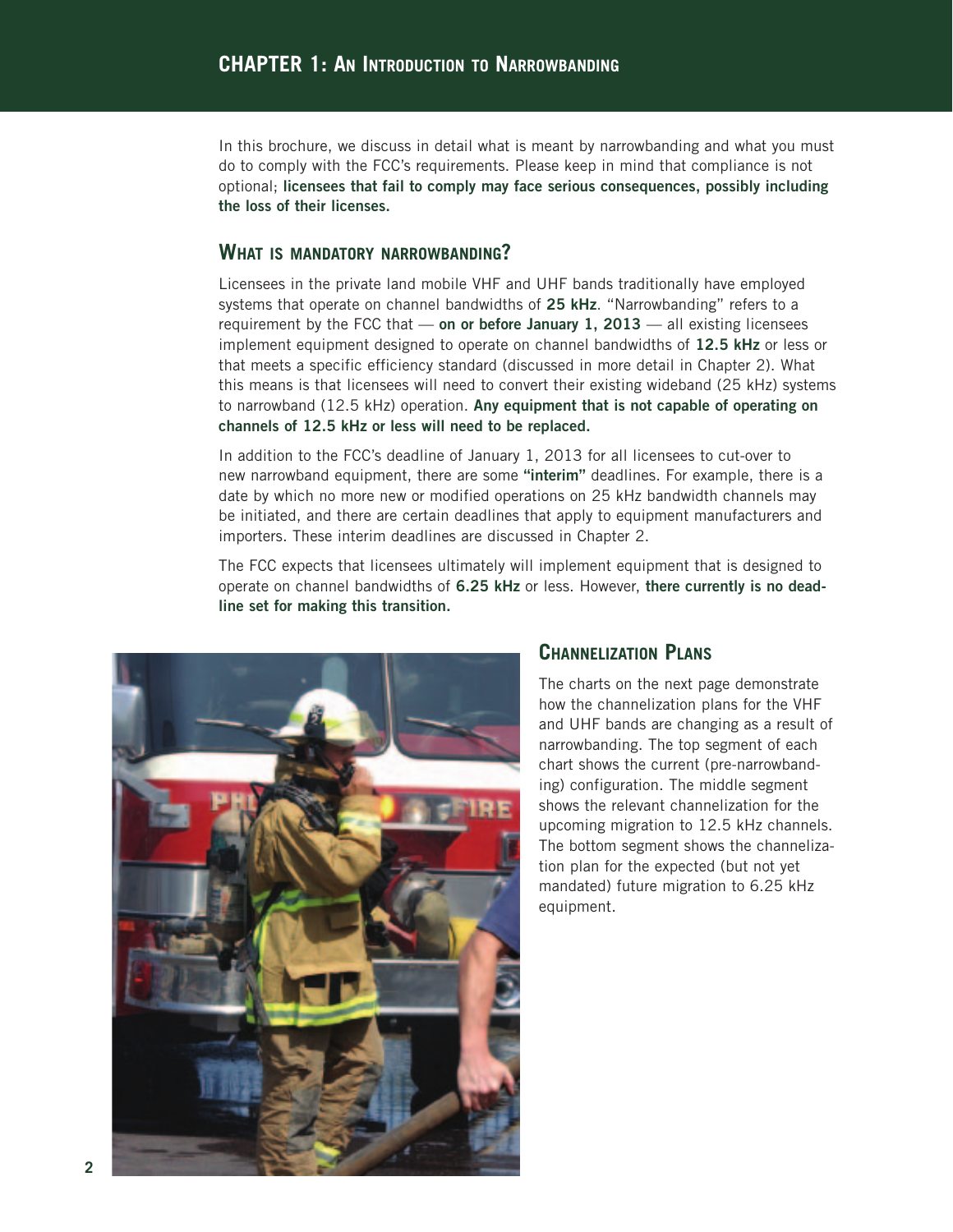

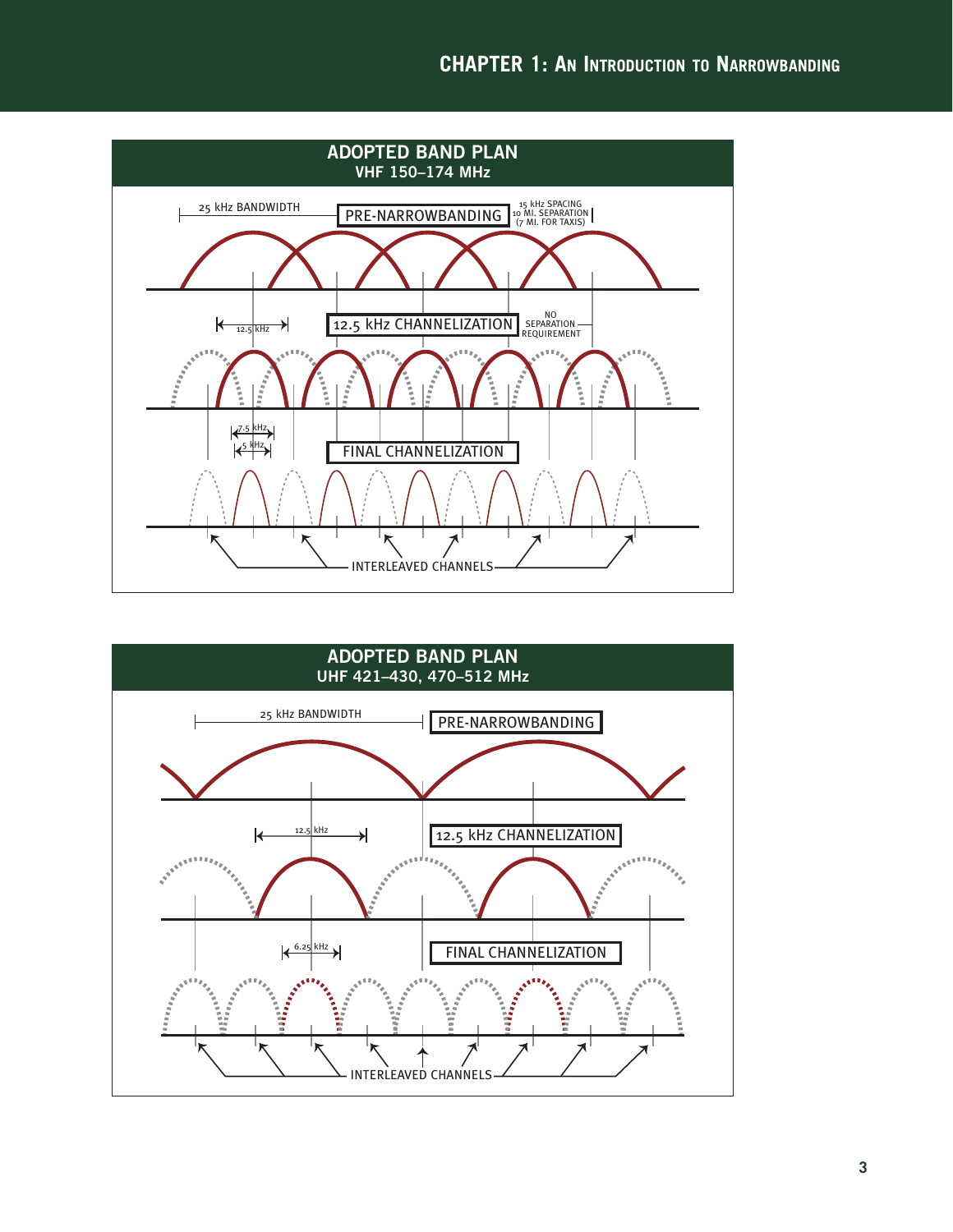#### **NARROWBANDING MYTHS**

One of the main reasons that IAFC and IMSA have published this brochure is to dispel some common misconceptions about the rebanding process and the FCC's requirements.

**Myth #1: Licensees must implement digital equipment.** One common misconception is that narrowbanding is a requirement to "go digital." The FCC's narrowbanding rules do not dictate that any particular type of equipment modulation be employed. You may continue to operate analog equipment, even after the January 1, 2013 deadline, provided that your equipment meets the FCC's narrowbanding (12.5 kHz) standards. However, you may want to use the FCC's narrowbanding requirement as an opportunity to upgrade to digital technology, which is less susceptible to adjacent-channel interference and offers capabilities not available on analog systems.

**Myth #2: Each licensee will end up with twice as many channels.** Compliance with the FCC's narrowbanding requirements will not necessarily entitle you to license two 12.5 kHz channels where previously you had one 25 kHz channel. In general, each licensed 25 kHz channel will be converted into a 12.5 kHz channel having the same center operating frequency. If you would like to add additional channels to your system license(s), you will need to justify your need for those additional channels in accordance with the FCC's rules.

**Myth #3: Narrowbanding is the same thing as "rebanding."** Rebanding refers to a process that is currently underway in the 800 MHz band, whereby some licensees are being required to retune or replace their equipment in order to operate on alternative 800 MHz frequencies. The purpose of this rebanding effort is to alleviate interference to public safety licensees in the 800 MHz band. This rebanding process has nothing to do with "mandatory narrowbanding," which is a requirement that applies only to VHF and UHF spectrum users.

#### **WHAT ARE THE BENEFITS OF NARROWBANDING?**

The purpose of mandatory narrowbanding is to promote more efficient use of the VHF and UHF land mobile bands. Today, these bands are highly congested, and there often is not enough spectrum available for licensees to expand their existing systems or implement

new systems. As licensees convert to equipment that operates on narrower channel bandwidths, new channels will become available for licensing by parties that need them. It also is hoped that the narrowband conversion will spur the development and use of new technologies that will further promote efficient spectrum use, be less susceptible to interference, and provide licensees with enhanced capabilities.

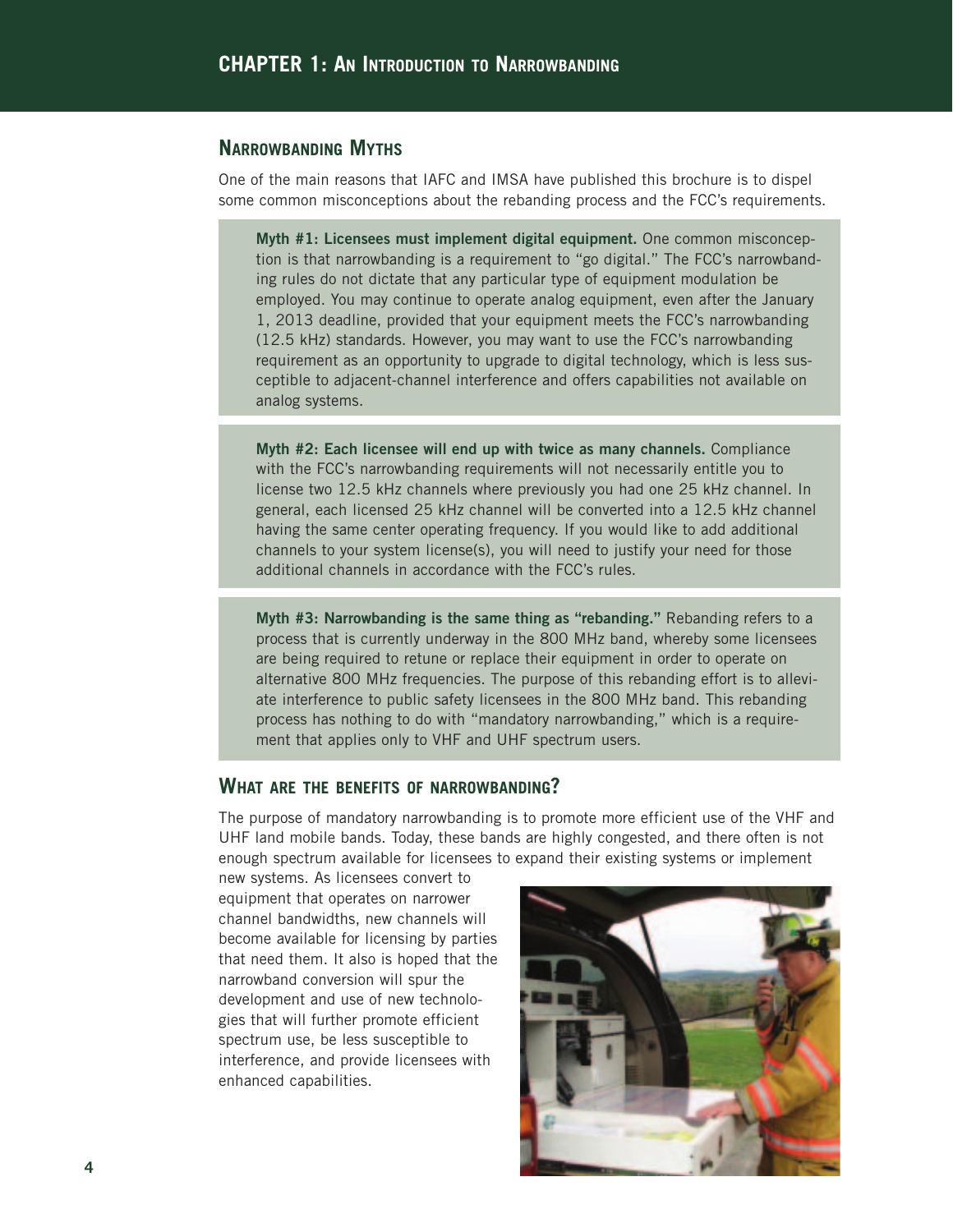#### **SOME IMPORTANT CAUTIONARY NOTES…**

Before moving on to the details of the FCC's requirements, we wanted to pass along some general words of caution and advice:

**Narrowbanding is not optional.** Licensees cannot simply ignore the FCC's narrowbanding rules. If you are licensed in the VHF and/or UHF land mobile bands and not currently operating on narrowband (12.5 kHz) equipment, you will be affected. Your existing wideband system will need to be modified or replaced by January 1, 2013, and failure to comply may result in serious consequences.

**Interference may occur.** Even prior to January 1, 2013, your operations on wideband (25 kHz) equipment may become increasingly subject to interference from new adjacent-channel narrowband systems that are being implemented by other licensees in the vicinity of your operating area. To minimize this risk, you may want to consider making your narrowband transition as soon as practicable, subject to budgetary processes.

**Your transition may be gradual.** You need not convert your system to narrowband equipment all at once. Instead, you may make the transition over time by purchasing and installing, in several phases, "dual band" equipment — meaning equipment that is capable of operating in both a 25 kHz and 12.5 kHz bandwidth mode. In this way, your new equipment can operate alongside your "old" 25 kHz equipment, at least up until the final "cut-over" deadline of January 1, 2013.

**Buyer beware.** Ignorant or disreputable equipment vendors may try to "unload" either new or used equipment that is capable of operating only in a 25 kHz bandwidth mode. **Do not buy this equipment!** You likely will find yourself needing to replace it before you have fully reaped the expected benefits of your purchase.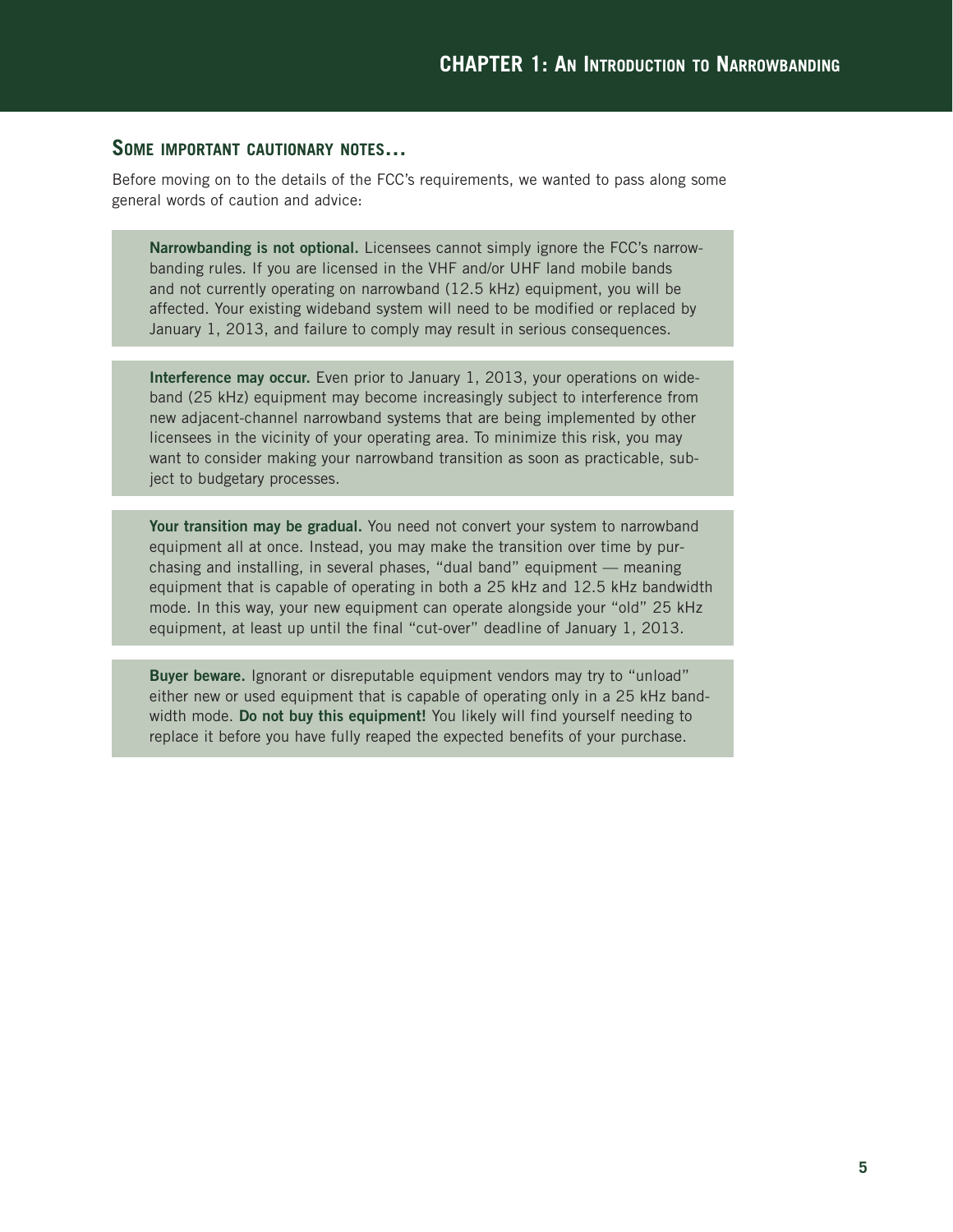### CHAPTER 2: THE FCC'S NARROWBANDING RULES

#### **"REFARMING"**

The FCC's narrowbanding requirements were adopted during the course of a proceeding known as "refarming" that was initiated in 1992. The basic purpose of this proceeding was to enhance spectrum efficiency in the VHF and UHF land mobile bands. "Refarming" entails not only mandatory narrowbanding, but also the consolidation of twenty separate radio services into two radio pools: a Public Safety Pool and an Industrial/Business Pool. While service pool consolidation already has occurred, narrowbanding is not yet complete. The FCC's narrowbanding requirements and deadlines are discussed below.

#### **NARROWBANDING DEADLINES FOR LICENSEES**

As discussed in Chapter 1, the FCC's basic narrowbanding requirement is that VHF and UHF land mobile spectrum users must migrate to narrower bandwidth equipment in accordance with certain FCC deadlines. The FCC's rules do not require licensees to employ any particular type of equipment or satisfy other technical standards in order to meet this requirement — **either analog or digital modulation is permitted.**

The deadlines below apply only to the transition to equipment that operates on channels of 12.5 kHz bandwidth or less; there currently is no date certain migration requirement for a second-phase narrowbanding to 6.25 kHz channels.

Beginning on **January 1, 2011**, the FCC will no longer accept applications for **new** VHF or UHF systems that operate on channels exceeding 12.5 kHz, unless the efficiency standard is satisfied. (See below for an explanation of the efficiency standard.)

Beginning on **January 1, 2011**, the FCC will no longer accept applications for **modification** of VHF or UHF systems that increase the station's authorized interference contour and that operate on channels exceeding 12.5 kHz, unless the efficiency standard is satisfied.

As of **January 1, 2013**, all **existing** licensees must operate on channels with a bandwidth of 12.5 kHz or less, unless the efficiency standard is satisfied.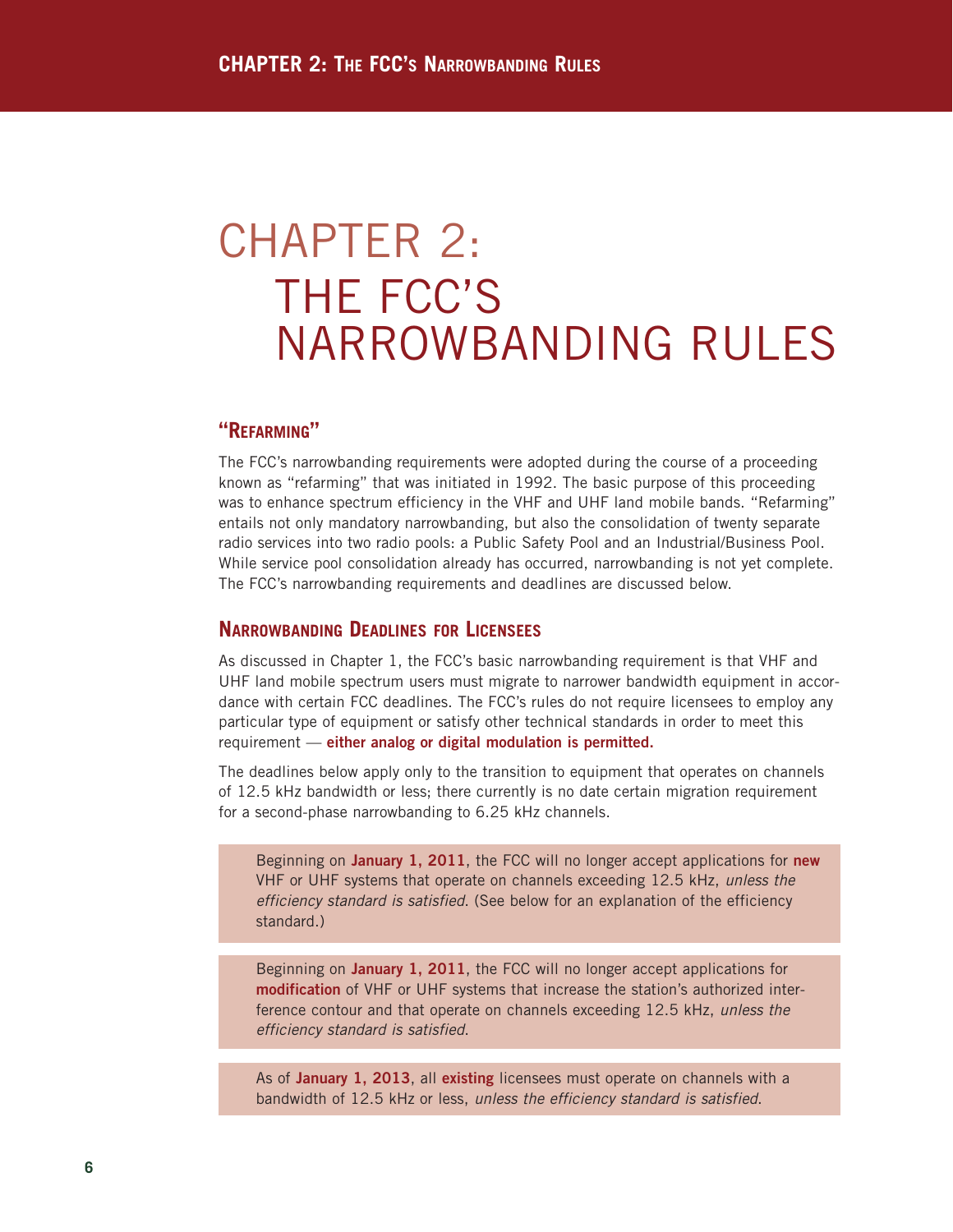#### **WHAT IS THE "EFFICIENCY STANDARD"?**

As noted above, licensees may meet an efficiency standard instead of satisfying the requirement to operate of channels with a bandwidth of 12.5 kHz or less.

For **voice** operations, the efficiency standard is satisfied if the equipment is capable of transmitting at least **one voice channel per 12.5 kHz of bandwidth**. In other words, voice equipment operating on a channel bandwidth of up to 25 kHz will be permitted if the equipment supports two or more voice channels.

For **data** operations, the efficiency standard is satisfied if the equipment is capable of supporting a minimum data rate of **4800 bits per second per 6.25 kHz of channel bandwidth**.

#### **ARE THERE ANY EXCEPTIONS TO THE BASIC NARROWBANDING REQUIREMENT?**

Apart from the option of satisfying the above efficiency standard, the only general exception is that **paging-only channels are not subject to the FCC's narrowbanding requirements**. In the public safety radio pool, only the following channels are designated as paging-only: **152.0075 MHz and 157.450 MHz**.

You may be conducting paging operations on channels that are not designated as paging-only. The exception does not apply to these channels. Thus, your operations on such channels **will** be subject to mandatory narrowbanding.

#### **EQUIPMENT CERTIFICATION DEADLINES**

Certain of the FCC's narrowbanding deadlines apply to equipment manufacturers, rather than licensees. However, it is useful for licensees to be aware of these deadlines so that they know what to expect with regard to equipment availability.

Equipment certification is the process by which manufacturers obtain approval from the FCC to market new types of equipment. In general, the FCC's goal in the equipment certification process is to ensure that the equipment complies with all of the agency's technical requirements. The FCC has adopted the following narrowbanding-related deadlines with respect to equipment certification:

**February 14, 1997 —** Applications for certification of VHF or UHF equipment received by the FCC on or after this date will not be granted unless the equipment has the capability of operating on a channel bandwidth of 12.5 kHz or less or meets the spectrum efficiency standard of one voice channel per 12.5 kHz of channel bandwidth (for voice systems) or 4800 bits per second per 6.25 kHz of channel bandwidth (for data systems). Equipment that can operate in a dual mode (on both 25 kHz and 12.5 kHz channels) is acceptable.

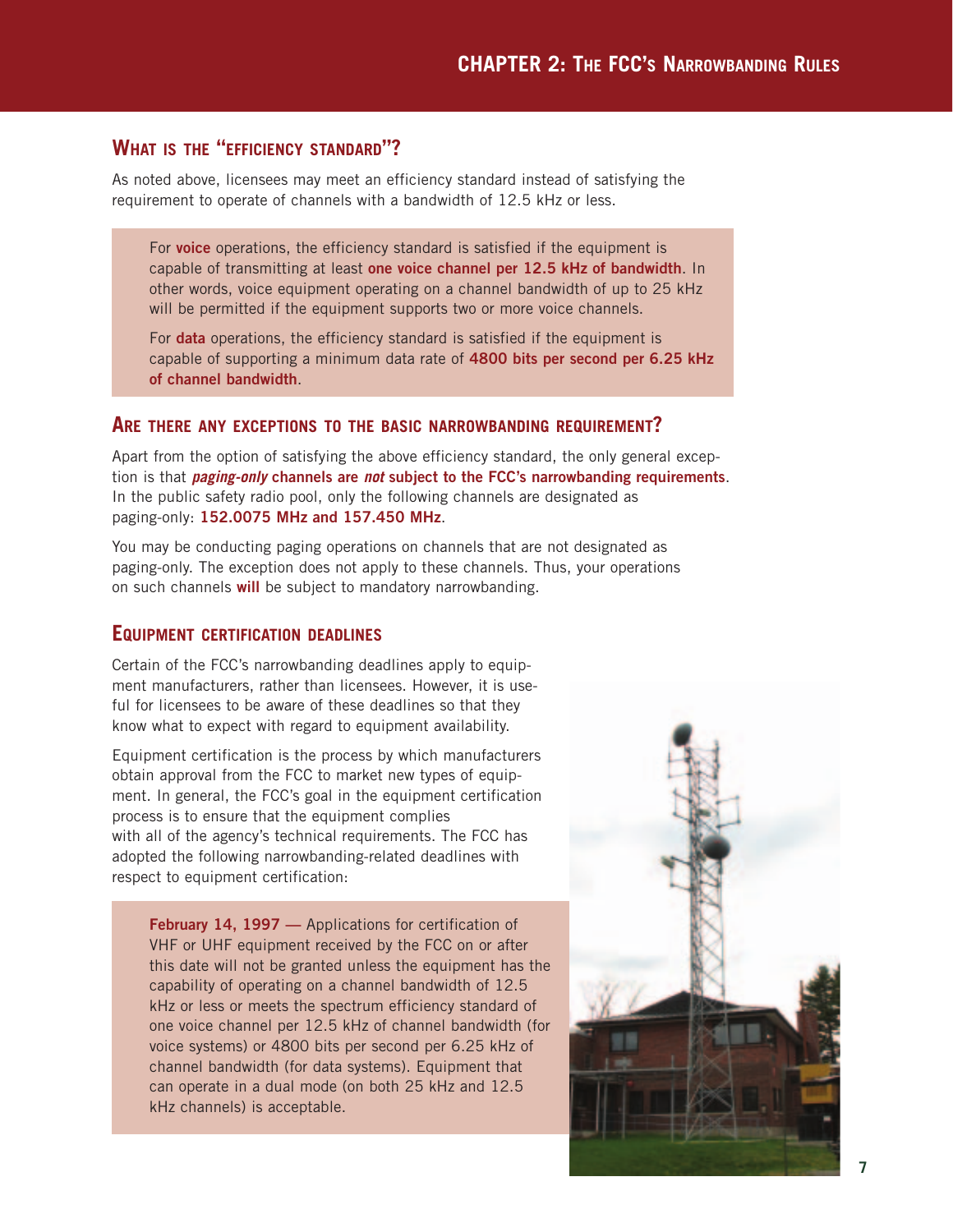**January 1, 2005 —** Applications for certification of VHF or UHF equipment received by the FCC on or after this date will not be granted unless the equipment has the capability of operating on a channel bandwidth of 6.25 kHz or less or meets the spectrum efficiency standard of one voice channel per 6.25 kHz of channel bandwidth (for voice systems) or 4800 bits per second per 6.25 kHz of channel bandwidth (for data systems). Dual or multi-bandwidth mode equipment is acceptable, as long as it is capable of operating on channels of 6.25 kHz or less.

**However, the FCC has stayed enforcement of this January 1, 2005 deadline** pending resolution of a request by certain manufacturers for deferral of the deadline. The manufacturers believe that enforcement of the deadline is premature until an industry technical standard is adopted for 6.25 kHz equipment. **For the time being, therefore, the January 1, 2005 deadline is not in effect.**

#### **ANOTHER EQUIPMENT-RELATED DEADLINE**

VHF and UHF transmitters that operate with a maximum channel bandwidth greater than 12.5 kHz may not be **manufactured in** or **imported into** the United States after **January 1, 2011** unless the efficiency standard is satisfied.

#### **ARE THERE ANY OTHER RELEVANT FCC REQUIREMENTS?**

In essence, no. Mandatory narrowbanding in the VHF and UHF bands basically boils down to a series of deadlines for moving to narrower channel operations or equipment that satisfies the efficiency standard. The only exception is for paging-only channels.

#### **ENSURING COMPLIANCE**

The FCC's narrowbanding requirements (as outlined above) are fairly straightforward. However, licensees must plan ahead in order to ensure compliance. Licensees also may be faced with a host of complex issues and decisions in determining how and when to conduct their narrowband transition. In the next chapter, we provide guidance on some of the relevant issues and considerations that may arise.

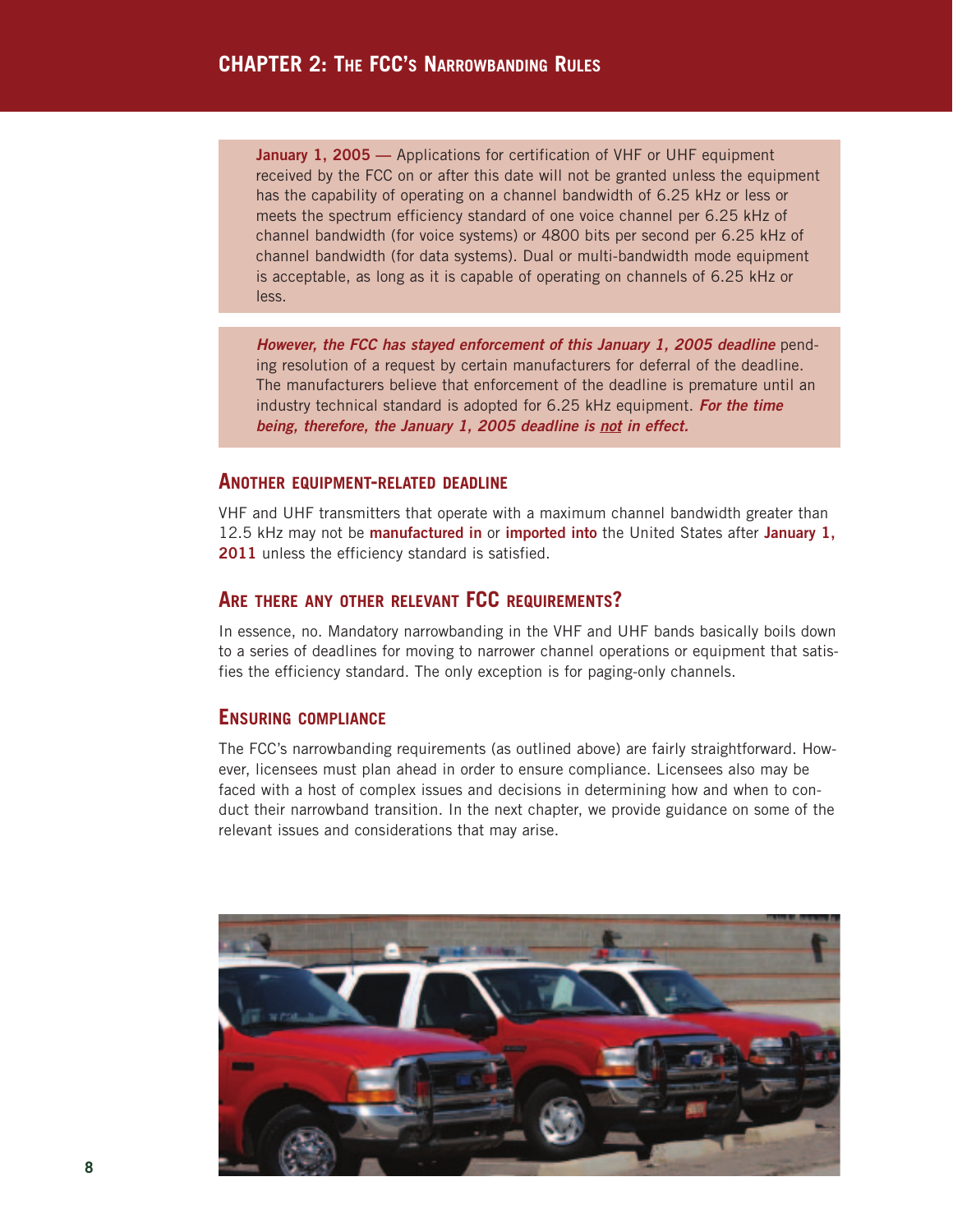### CHAPTER 3: PRACTICAL AND TECHNICAL CONSIDERATIONS

#### **DO LICENSEES NEED TO DO ANYTHING TODAY?**

If you are operating a wideband (25 kHz) system in the VHF or UHF land mobile band, you may continue to do so until January 1, 2013. As a practical matter, however, you may want to start planning and preparing for your narrowband conversion now. **Here are some important reasons why you may want to get started sooner rather than later:**

**Interference.** As other licensees complete their transition to narrowband (12.5 kHz) channels, new channels likely will become available for licensing. It is possible that new operations could be licensed within your operating area on a channel that is only 12.5 kHz removed from a channel on which your 25 kHz system is licensed to operate. The likely result is interference to your operations. The best way to protect yourself against such interference is to implement your own narrowband conversion.

**Note:** Before the potentially interfering operations are initiated, the other licensee probably will be expected to notify you of the potential for interference. However, you likely will not be able to prevent the new licensee from deploying its system. Therefore, unless and until you complete your transition to narrowband equipment, you will be increasingly at risk of interference from new narrowband operations by other licensees.

**Safety.** Many public safety agencies use their VHF and UHF systems for important safety-related communications, both during emergency situations and in the course of day-to-day operations. For these agencies, it is particularly important that the transition to narrowband equipment be achieved as smoothly as possible and with the minimal amount of disruption to system operations. The more time you have to plan how to carry out your transition, the less likely it is that your critical operations will be disrupted during the cut-over process.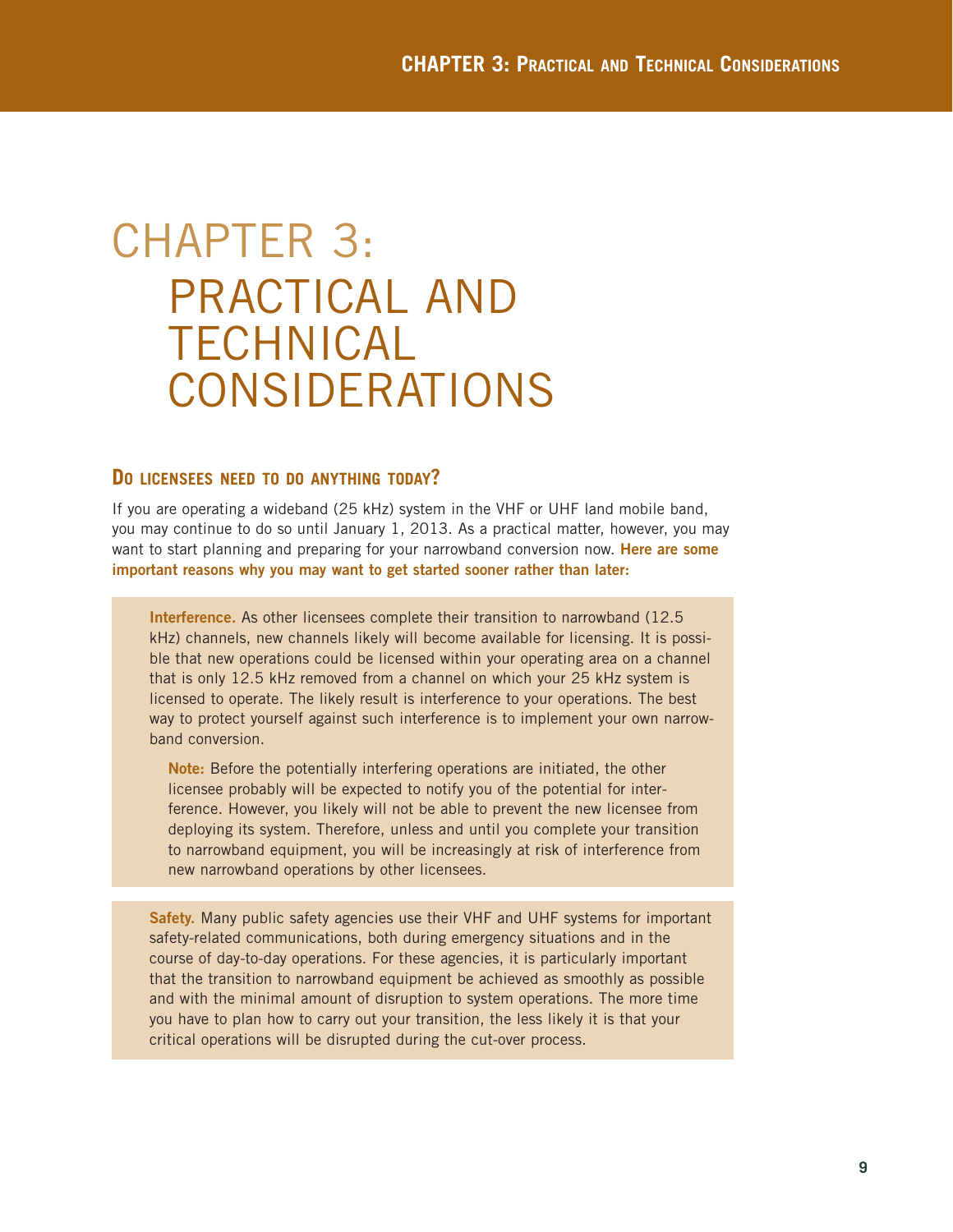**Budgetary Factors.** Public safety agencies typically are subject to a rigorous budgetary process, whereby it may take many months to obtain approval for large expenditures. You will need to factor the duration of this budgetary process into your determination as to when to initiate narrowbanding efforts. If you do not allow enough time for "red tape," you may find yourself unable to meet the FCC's January 1, 2013 deadline.

Although it is not imperative that you take any action today, there is at least one thing that you should make sure not to do: **do not buy any more equipment that operates only in a 25 kHz mode.** This equipment soon will become obsolete, as you will need to replace it with narrowband equipment by January 1, 2013, or perhaps sooner, depending upon when you implement your narrowband transition. If you find yourself in a position where you need to replace existing equipment that is no longer functional or you would like to expand existing operations, but you are not ready to fully convert to a narrowband system, the best option is to implement dual mode (12.5/25 kHz) equipment to operate in the interim. If, on the other hand, you are installing in an entirely new system, you can implement narrowband equipment at the outset, thereby avoiding the need to convert.

#### **WHAT IS THE SIGNIFICANCE OF THE 2011 "INTERIM" DEADLINE?**

As discussed in Chapter 2, beginning on January 1, 2011, licensees will be permitted to apply for new systems or to expand their existing systems **only if** they will be utilizing 12.5 kHz bandwidth (or less) equipment or equipment that satisfies the efficiency standard. Therefore, you will need to take this deadline into consideration if you are planning to implement a new system or to make modifications to your existing system.

#### ■ **SYSTEM MODIFICATIONS**

If you are planning system modifications that entail the use of new equipment, and you will be applying for FCC approval for these system modifications before January 1, 2011, you are *not* required to implement narrowband equipment. However, we highly recommend

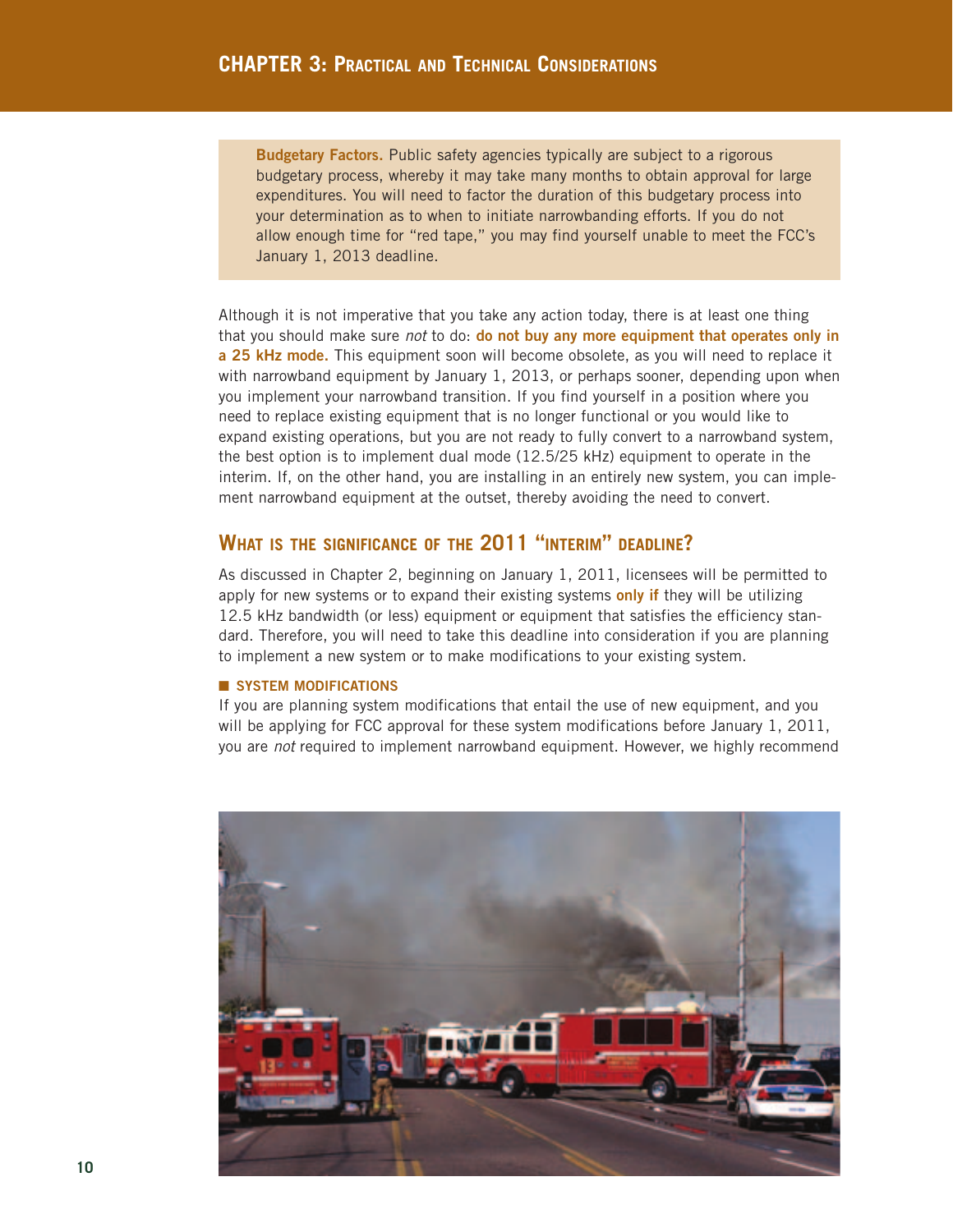that you at least implement dual mode equipment in connection with these modifications; otherwise, you will need to replace your newly installed equipment with narrowband equipment by January 1, 2013.

If you are planning system modifications that will expand your station's interference contours, and you will be applying for FCC approval on or after January 1, 2011, you will need to implement narrowband (12.5 kHz) equipment or equipment that meets the efficiency standard. **Dual mode equipment will no longer be acceptable for your modified operations.** As a result, you may need to convert your entire system to narrowband equipment at this time — even if before the January 1, 2013 deadline for converting existing operations — so that your modified operations using 12.5 kHz equipment may be integrated with your existing operations.

#### ■ **NEW SYSTEMS**

Regardless of whether you will be implementing a new system before or after January 1, 2011, it makes sense to install narrowband equipment. Before January 1, 2011, you also have the option of using dual mode (12.5/25 kHz) equipment. However, you should not implement 25 kHz equipment in connection with a new system; as already discussed, such equipment will need to be replaced before too long and could become susceptible to interference from other licensees operating narrowband systems.

#### **SYSTEM CONVERSION: PLANNING AND IMPLEMENTATION**

Once you are ready to embark on the process of converting your existing 25 kHz system to a new, narrowband (12.5 kHz) system, what will need to be done? Although certain tasks and considerations will be specific to your particular operational needs and internal procedures, there are several basic steps that all licensees generally will need to take.

#### ■ **ESTABLISHING A TIMETABLE**

You will want to set some general benchmarks for when you plan to initiate and complete the various steps described below. These steps do not necessarily need to be completed in the order in which they are listed here, and some steps may overlap or occur simultaneously. The length of time that you will need to allow for each step will depend on such factors as the size and scope of your system and the nature of your internal budgetary processes.

Of course, you will want to start the whole process soon enough to ensure that you will be able to complete your narrowband migration by the FCC's deadline of **January 1, 2013**. If you currently rely on your system for **interoperability** with one or more other entities, you will need to consider when those other entities will be making their narrowband transitions.

#### ■ **INITIAL PLANNING ACTIVITIES**

The people that are most familiar with your existing VHF or UHF system from an operational and technical standpoint will need to be involved in the planning process. Working with your technicians and/or engineers (whether internal staff, outside consultants or both), you will want to **assess the current and expected future operational needs of your organization.** Perhaps your existing radio system does not fully meet these needs; narrowbanding presents an opportunity to upgrade to new technologies that may provide enhanced capabilities. You may also want to consider migrating to an entirely different spectrum band, such as the 700 MHz or 800 MHz band.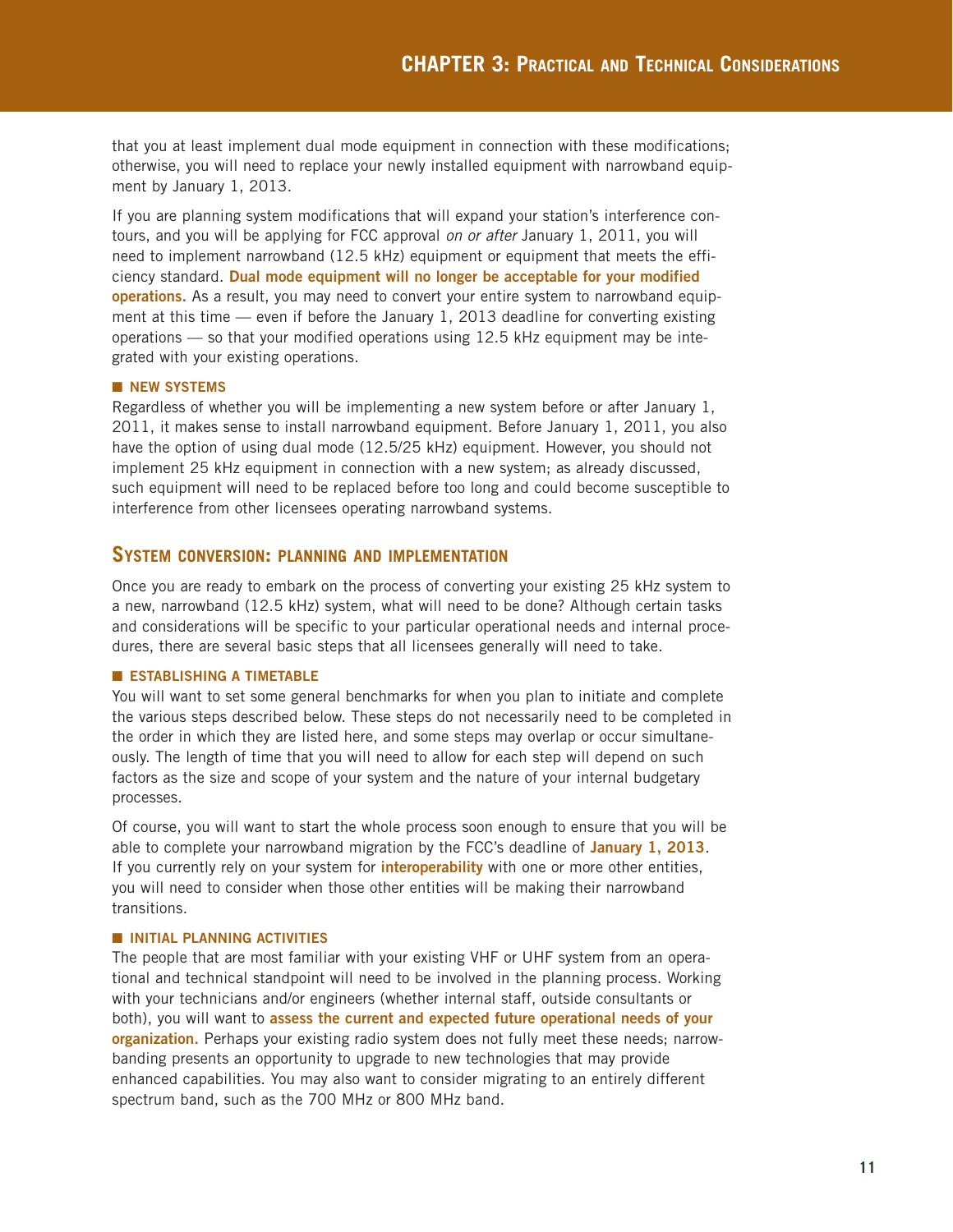As part of the planning process, you will want to **develop a plan as to how and when you will actually carry out your transition** from wideband to narrowband equipment **so as not to disrupt key communications**. Among other things, you may want to consider such factors as the expected weather during the time of year you plan to conduct your migration and whether there are any scheduled events in your area that may affect your agency's mission and place greater demands on your radio system during certain periods. Once you have selected a vendor for your new equipment (see below), you also will want to work with that vendor on a plan for ensuring a smooth transition.

#### ■ **SYSTEM DESIGN AND PROCUREMENT**

After assessing your operational needs, the next step is to solicit bids from one or more equipment vendors for narrowband systems capable of meeting these needs. We recommend that you be as specific as possible in letting vendors know your requirements. Before making a final decision regarding what system to purchase, you may want to request a demonstration of the equipment you are considering and/or conduct some research as to whether other customers have been satisfied with that equipment. You also will want to make sure that the vendor you select is aware of the FCC's narrowbanding deadline of January 1, 2013 and will be capable of meeting that deadline.

#### ■ **FUNDING**

Once you have selected your new narrowband system, the next step is to secure the necessary funding through your applicable internal processes. For many public safety agencies, these processes can be time-consuming and arduous. Therefore, **it is important to make sure that, in preparing your transition timetable, you have included enough time for obtaining funding approval.**

Further, because a large expenditure of public funds such as what would be entailed in the purchase of a new radio system may be subject to a high level of scrutiny, you will want to present a strong justification in your budget proposal. Among other things, you may want to emphasize that the new system is needed in order to comply with FCC requirements and that you have conducted a rigorous analysis in determining that the particular new system you selected will best meet your agency's needs.

#### ■ **FREQUENCY COORDINATION**

Before you can begin implementing your new system, you will need to complete the frequency coordination process and apply to the FCC to modify your license(s) in accordance with your new system specifications. IAFC and IMSA are certified public safety frequency coordinators, and we are available to assist with this process. We can be contacted at:

#### **International Municipal Signal Association (IMSA)**

200 Metro Center Blvd., Suite 6 Warwick, RI 02886 P: (401) 738-2220 F: (401) 738-7336 mailto: fireems@imsasafety.org

The general purpose of the frequency coordination process is to minimize the likelihood that new or modified systems will cause interference to or receive interference from existing systems. In the narrowbanding context, this process primarily entails identifying available channels for your new system.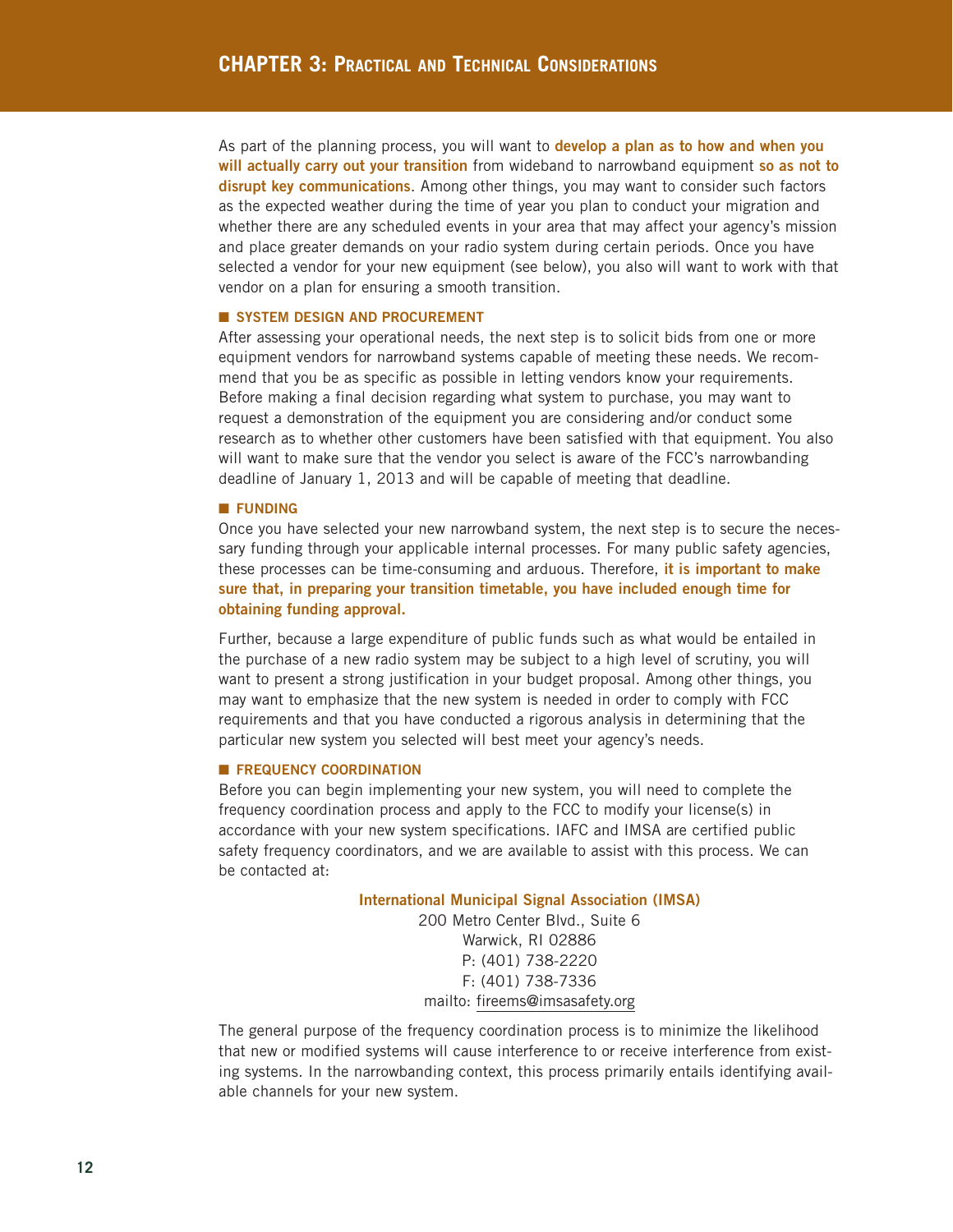In many cases, licensees' new narrowband systems will be operating on only the same central operating frequencies as are currently used for their existing wideband systems (but with a narrower channel bandwidth). If that is your situation, the frequency coordination process should be fairly simple and straightforward, so long as you are not also looking to increase your operating power and/or antenna height. However, if you are seeking to license any additional channels for use with your new system, your ability to do so will be subject to channel availability and a satisfactory demonstration of need for these additional channels in accordance with the FCC's rules.

Once you have successfully completed the frequency coordination process, you may file your FCC Form 601 application(s) for modification through an FCC-designated frequency coordinator. You now are ready for the final stage of your transition…

#### $\blacksquare$  **SYSTEM IMPLEMENTATION**

Upon the filing of your application(s), you can immediately begin system implementation pursuant to **Conditional Temporary Authority (CTA)**. CTA is a procedure applicable in the VHF and UHF bands whereby, with some limited exceptions, applicants for new systems or system modifications may begin operating in accordance with their pending applications prior to the grant of those applications by the FCC.

Once the FCC grants your application(s), you will have **twelve months** in which to complete your narrowband migration consistent with your modified licensing authority. The FCC's rules also require that you submit a Notification of Construction on FCC Form 601, Schedule K within 15 days of the expiration of your twelve month construction period. Under the Automated Termination program recently implemented by the FCC, a licensee that has failed to file a timely **Notification of Construction** will be notified that its authorization, location or frequency that was subject to the construction requirement has automatically terminated.

Thus, in completing your system implementation, you will want to "keep on your radar" not only the FCC's ultimate narrowbanding deadline of January 1, 2013, but also your twelve-month construction deadline and the obligation to file a timely Notification of Construction.

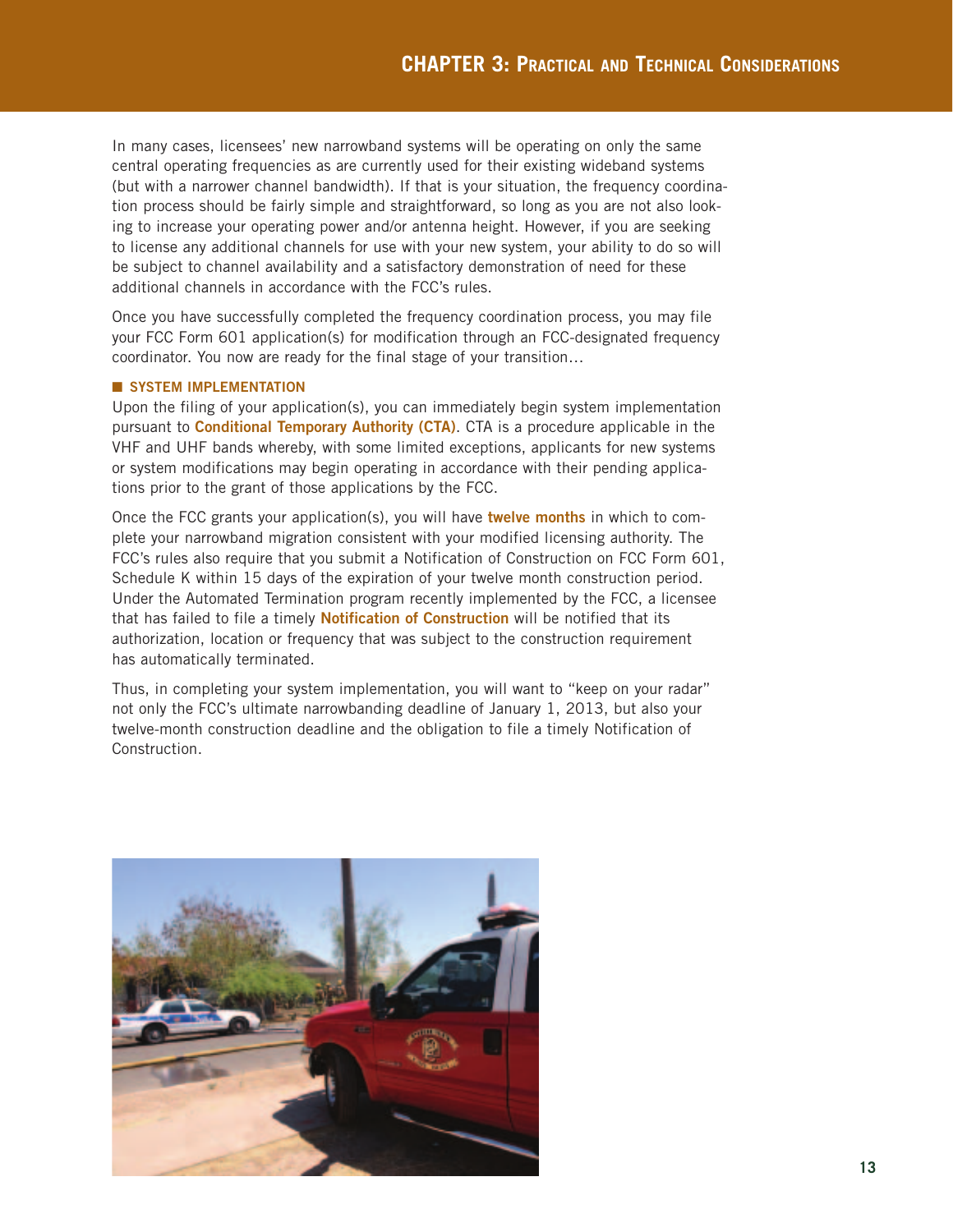#### **INTEROPERABILITY**

Interoperability is the ability of two or more organizations to communicate or share information (voice, data, video, etc.) on a real-time basis. Interoperability may be **intrajurisdictional**, such as where a city's police department communicates with that city's fire department during a common emergency situation. Interoperability also may be **interjurisdictional**, such as where fire departments from multiple localities communicate with one another while battling a widespread blaze.

Some agencies use their VHF or UHF systems for purposes of interoperability. **If your VHF or UHF system is or will be used for interoperability with other entities, you will want to try to coordinate the timing of your respective narrowband migrations.** Otherwise, your ability to interoperate may be impeded for some time. If you are unable to coordinate your timing, you may want to consider whether there are any interim measures that could be implemented to allow some degree of interoperability during the period that one agency has converted and the other has not.

You also should be aware that **federal government** licensees in the VHF and UHF bands must complete their narrowband conversions by January 1, 2008. Thus, state and local entities will find it difficult to interoperate with federal agencies (in the VHF/UHF bands) unless they also complete their own conversions by that time.

#### **SAFECOM**

If you would like to learn more about interoperability and the options that are or may become available to you in this regard, we recommend visiting the SAFECOM Web site at http://www.safecomprogram.gov/.

SAFECOM is a communications program sponsored by the U.S. Department of Homeland Security and driven by public safety practitioners; its mission is to promote more effective and efficient interoperable wireless communications by and among local, tribal, state, and federal public safety entities. SAFECOM's Web site provides members of the public safety community with a wealth of information and resources to help it meet its communications and interoperability needs.

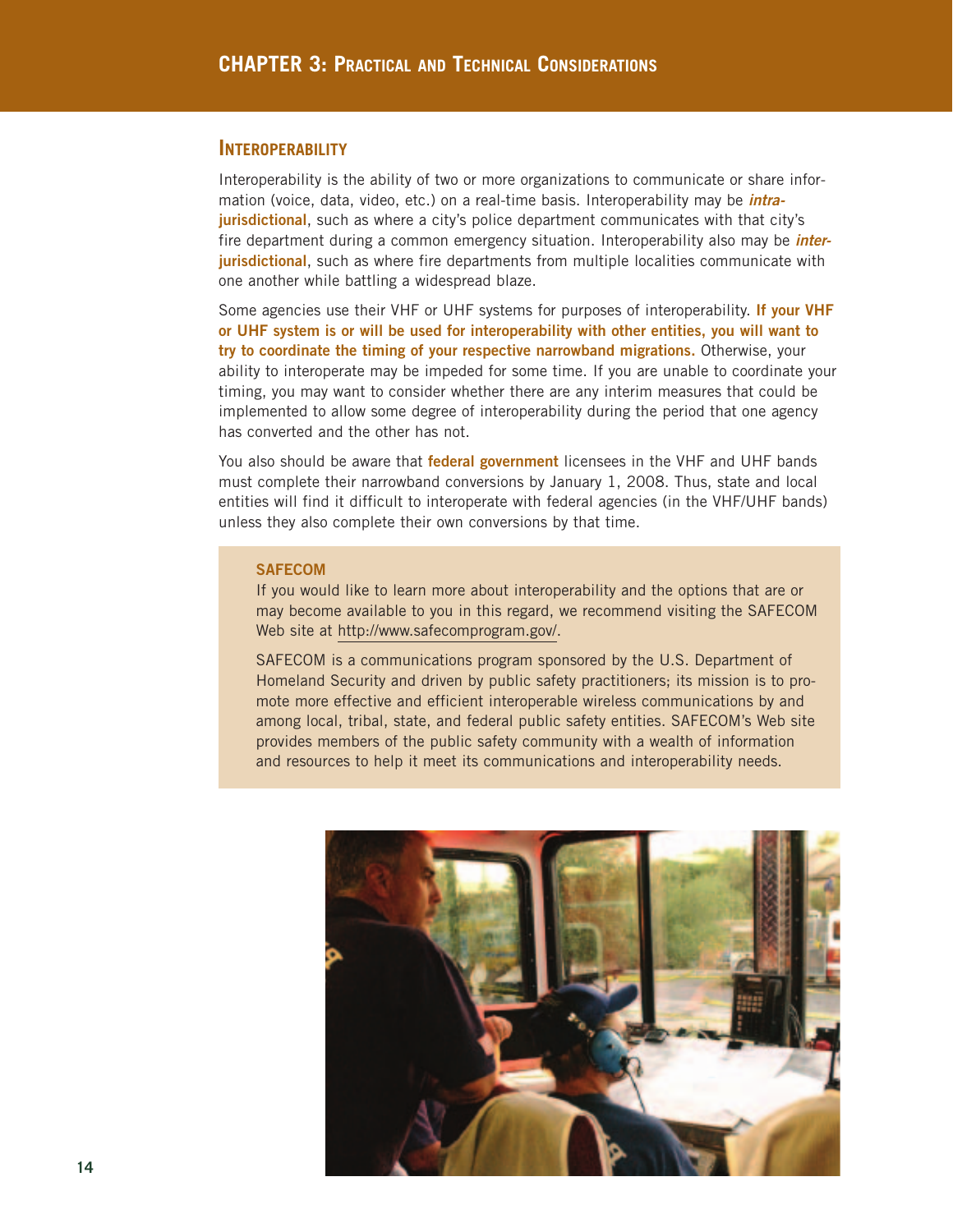#### **ALTERNATIVE SPECTRUM BANDS**

Before moving forward with your narrowband conversion, which may necessitate replacement of your entire radio system, you may want to consider whether it would be in your agency's interests to migrate instead to a completely different frequency band. Two possibilities are the 700 MHz and 800 MHz bands, as both include public safety spectrum allocations for land mobile operations.

#### ■ **700 MHz**

In 1998, the FCC adopted new rules for use of the spectrum in the **764–776** and **794–806 MHz** bands, which were reallocated from television broadcast services to public safety use. These new rules allow, among other things, the licensing by public safety entities of general use narrowband (6.25 kHz) channels, narrowband (6.25 kHz) low power channels, and wideband (50 kHz) general use channels, subject to regional plans that are prepared by regional planning committees and approved by the FCC. This spectrum will not be available for use in all geographic areas until existing TV stations vacate the spectrum, which is to occur by **February 2009**.

Implementing a new 700 MHz system may have some advantages over converting to a narrowband VHF or UHF system. For example:

**Exclusivity.** The 700 MHz band is licensed on an exclusive basis, while the VHF or UHF bands are licensed only on a shared basis. As a practical matter, this means that 700 MHz band systems are entitled to greater protection against harmful interference.

**Channel Availability.** The VHF and UHF bands are highly congested and may remain so to some extent even after narrowbanding. The "new" allocation at 700 MHz should provide adequate spectrum for the licensing of new systems, as well as the subsequent expansion of those systems.

**Enhanced Functionality.** As noted above, the 700 MHz public safety allocation includes both narrowband (6.25 kHz) and wideband (50 kHz) channels. This channel plan allows licensees the flexibility to use their 700 MHz systems for a variety of applications, including voice, data, and video.

**Interoperability.** About 10 percent of the 700 MHz band public safety spectrum is dedicated for interoperability purposes and administered at the state level. Therefore, migrating to a 700 MHz system could provide you with enhanced opportunities for future interoperability. The 700 MHz spectrum also has the potential for interoperability with neighboring 800 MHz public safety systems. However, whether you will be able to take advantage of this potential for interoperability will depend on whether the agencies with which you seek to communicate also have the capability to operate in the 700 MHz and/or 800 MHz bands.

There also may be some disadvantages associated with a move to 700 MHz. To begin with, the continued existence of broadcast licensees on some of this spectrum may prevent you from moving before February 2009. Also, general propagation characteristics are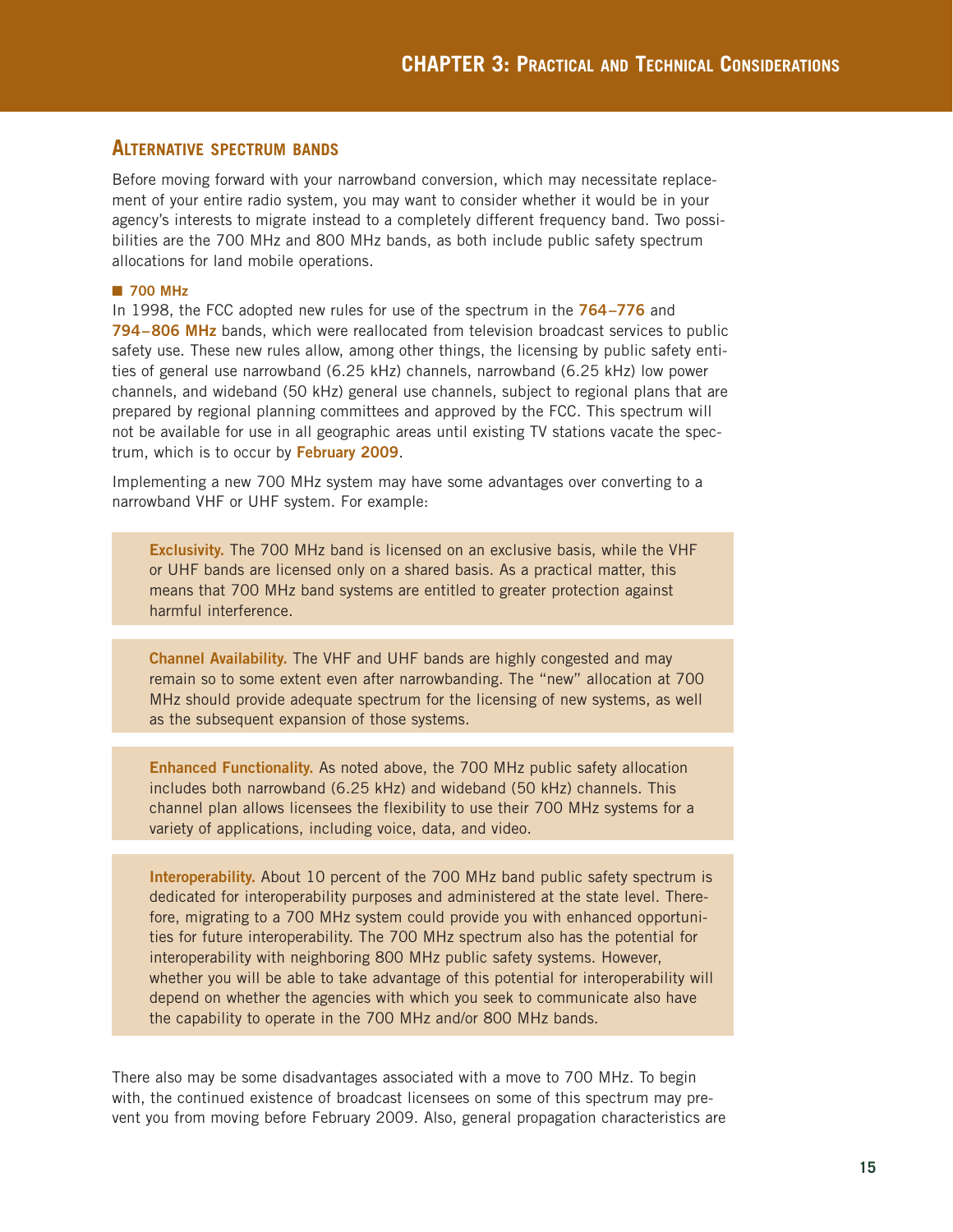somewhat less favorable at 700 MHz than in the UHF and VHF bands. What this means is that more infrastructure typically will be needed at 700 MHz, making the 700 MHz option somewhat more costly.

#### ■ **800 MHz**

A portion of the spectrum in the **806–824/851–869 MHz** land mobile band is dedicated for public safety operations. Some of this public safety spectrum is licensed in accordance with FCC-approved regional plans, while some may be licensed without such restrictions. The particular channels that are available for public safety use will be changing to some extent as a result of the ongoing band reconfiguration efforts in this band (see discussion of "rebanding" in Chapter 1).

Like the 700 MHz band public safety allocation, the 800 MHz band spectrum has the advantage of being licensed on an exclusive — rather than a shared — basis. In addition, some newly-vacated 800 MHz band channels (not presently assigned for public safety use) will become available for licensing only by public safety entities for a **three-year period** following the completion of rebanding. Public safety agencies may want to take advantage of this opportunity to secure additional spectrum.

Potential disadvantages of moving to 800 MHz include (like at 700 MHz) less favorable propagation, the associated higher equipment costs, and a possible need to delay implementation. In the 800 MHz band, the cause for possible delay is that the FCC has imposed temporary licensing freezes on a region-by-region basis while the rebanding process is occurring. Thus, before embarking on a plan to implement a new 800 MHz system, you will want to determine when the freeze will be lifted in your region. It is anticipated that rebanding will be completed in all regions by **June 27, 2008**.

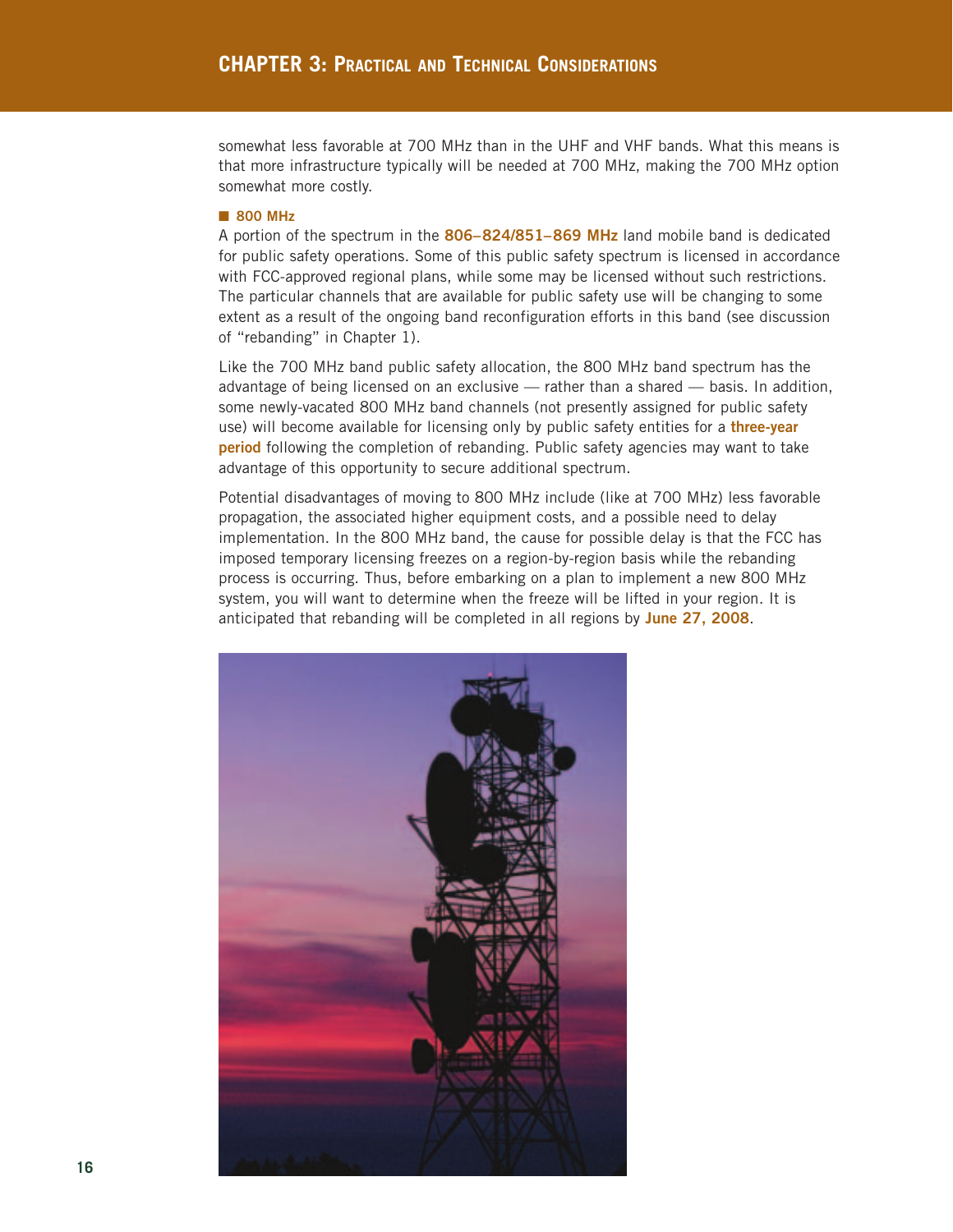#### **SOURCES OF ADDITIONAL INFORMATION**

We hope that this brochure has answered many of your questions about mandatory narrowbanding. However, every licensee is unique, and further questions may arise as you assess your particular needs and embark on the narrowbanding process. The following are some additional resources that may be of help to you.

**IAFC/IMSA.** We are available to answer your narrowbanding questions and/or refer you to others who may be able to assist you. Specific inquiries may be directed to IAFC at (703) 273-0911.

**Other Frequency Coordinators.** There are several certified public safety pool frequency coordinators other than IAFC and IMSA. These coordinators also may be able to assist you with the narrowbanding process. The contact information for these other coordinators is available at: http://wireless.fcc.gov/publicsafety/ coord.html-sub512.

**The FCC's Web Site.** The FCC's "refarming" home page is located at: http://wireless.fcc.gov/services/index.htm?job=operations&id=private\_land\_radio This Web site includes a link to the agency's various refarming-related decisions, including decisions related to mandatory narrowbanding.

**Telecommunications Legal Counsel.** If you are unsure of how or whether the FCC's narrowbanding requirements apply in your particular situation or you find yourself facing complicated licensing issues — such as the need for a rule waiver and/or an extension of one of the FCC's narrowbanding deadlines — you may want to contact telecommunications legal counsel. Counsel can assist you in ensuring that your important license rights are not placed in jeopardy as a result of the FCC's narrowbanding requirements. If you would like assistance in selecting legal counsel, please contact us.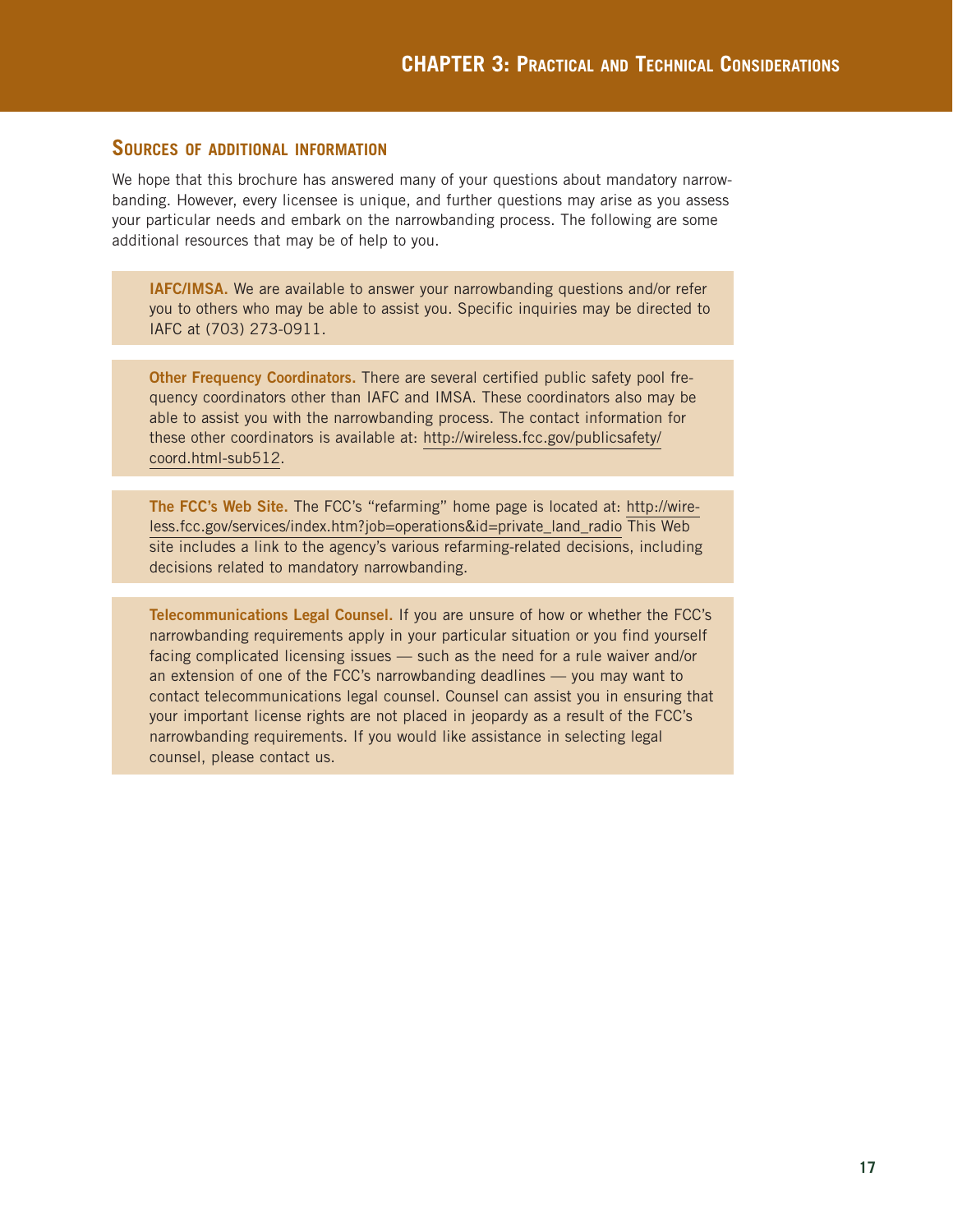### CHAPTER 4: **CONCLUSIONS**

Below, some final thoughts with which we wanted to leave you…

- **Become familiar with the FCC's requirements and take them seriously.** It is important for licensees to understand the FCC's various narrowbanding requirements and deadlines, including the efficiency standard and the limited exceptions to mandatory narrowbanding (see Chapter 2). We urge you not to take these requirements lightly. At this time, it is unclear how, exactly, the FCC will go about enforcing its ultimate narrowbanding deadline of January 1, 2013. However, it is likely that those who fail to comply will face serious penalties such as monetary fines or license cancellation. Armed with accurate information, you will be prepared to take necessary action to avoid such undesired consequences.
- **Narrowbanding is both an opportunity and a challenge.** Complying with the FCC's mandatory narrowbanding requirements can be a complex, time-consuming, and costly process. However, narrowbanding also presents an opportunity for public safety agencies to improve their communications capabilities. Through narrowbanding, licensees can achieve greater spectrum availability and interference protection, enhanced opportunities for interoperability, and system upgrades to advanced technologies. For some agencies, the optimal approach may be to migrate to an alternative frequency band, such as 700 MHz or 800 MHz. The key is to assess your communications needs and to develop a plan as to how best to meet them.
- **Be wary of sales pitches.** This warning cannot be repeated too often. Vendors may misunderstand the FCC's rules or misrepresent them in an effort to sell equipment. What appears to be a bargain may actually be a "rip-off" if what you are purchasing is singlemode 25 kHz equipment that soon will become obsolete. Be particularly careful in the purchase of used equipment — you do not need to be funding someone else's narrowband conversion. The more familiar you are with the FCC's requirements, the less likely that a vendor or other unscrupulous party will be able to take advantage of you.
- **Know where to turn for advice and assistance.** You need not go through the narrowbanding process alone. At the end of Chapter 3, we provided some additional sources of information on narrowbanding. We hope you will avail yourself of these or other reliable resources as questions arise. With adequate information and planning, a successful narrowband conversion is well within your reach.